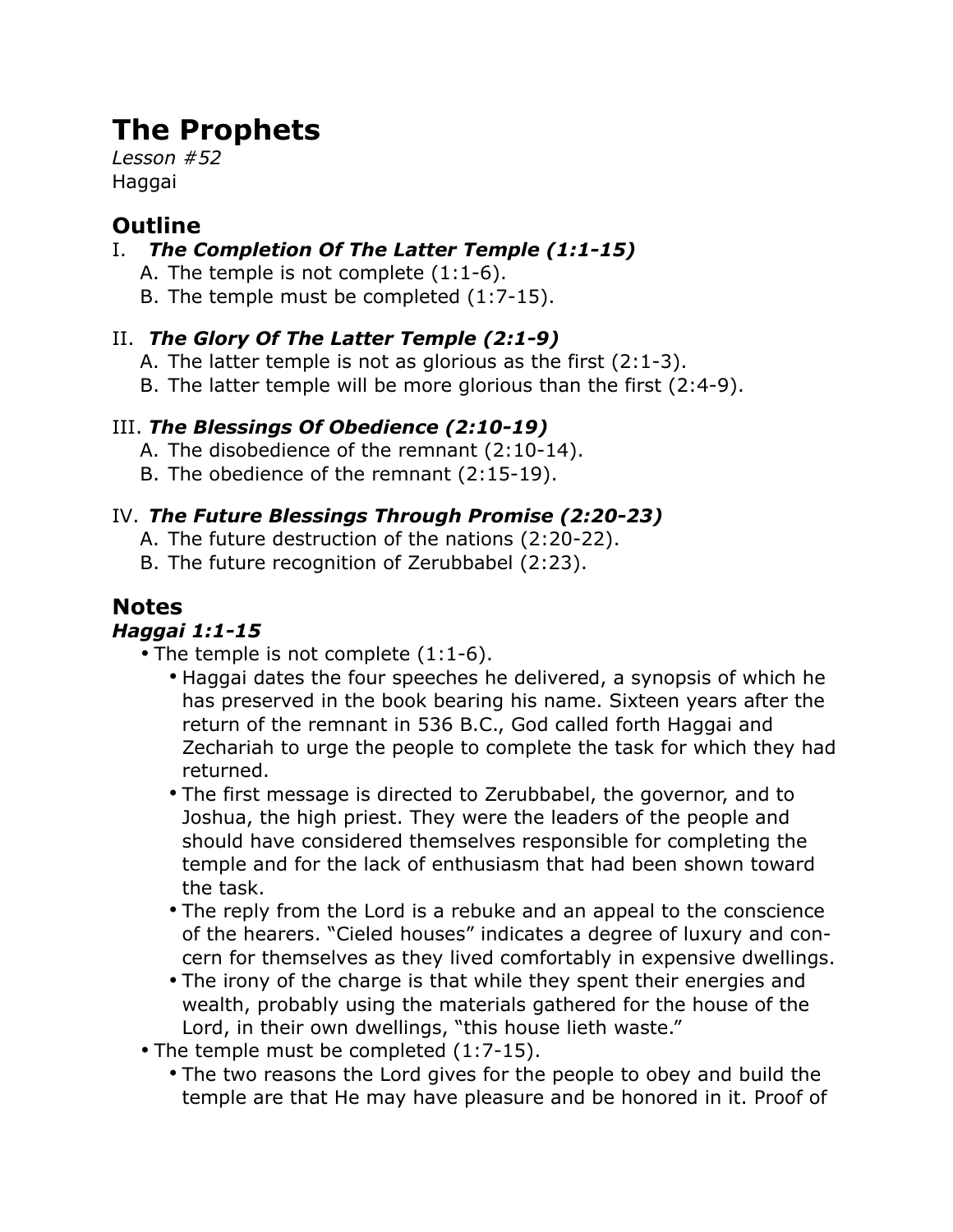the people's devotion will come as they actually put their faith to work and finish the Lord's temple.

- After Haggai's rebuke, the governor, the high priest and the remnant of the people obeyed God. The Lord never promised to redeem or bring back the whole people, only those that would return to Him with all their heart (Deuteronomy 30:1-10; Jeremiah 24:7).
- Haggai referred to himself as "the Lord's messenger" in vs. 13. This is the only occasion that a prophet spoke of himself as a messenger; Haggai would emphasize the fact that he was sent by God with His work.
- It took some time to make preparation for the work, but on the twenty-fourth day of the month, just three and a half weeks later, they began the long neglected task of restoring that which for nearly seventy years had laid in ruins.

### *Haggai 2:1-9*

- The latter temple is not as glorious as the first (2:1-3).
	- The second message was received and announced on a major festival day, the last day of the Feast of Tabernacles, following the Day of Atonement (cf. Leviticus 23:39).
	- The ones who had seen the house in its former glory, as they had inherited it from the wealth of David's accumulation and Solomon's genius, now saw it as nothing.
	- Resources were scarce and times were hard, which added to their discouragement. They must realize that the glory of the former had vanished with the glory of the nation, and now they must build anew from the ground up.
- The latter temple will be more glorious than the first (2:4-9).
	- Their strength would be in the Lord. While God provides the strength, the believer must do his part; he must work. The urgent admonition referred directly to the building of the house; this was the immediate task before the people.
	- God encouraged them by giving assurance of what He purposes to do and of what will be the future glory of the house. The shaking within the natural world and of the nations seems to point to the divinely decreed rise and fall of nations from that time to the coming of the Messiah.
	- God declares that all of the silver and gold are His. If God promises that the Gentiles will bring their wealth into His more glorious house of these latter days, He is able to do it. The promise of the future glory is fulfilled in the temple built by Christ, the church, now filled with the glory of the divine presence.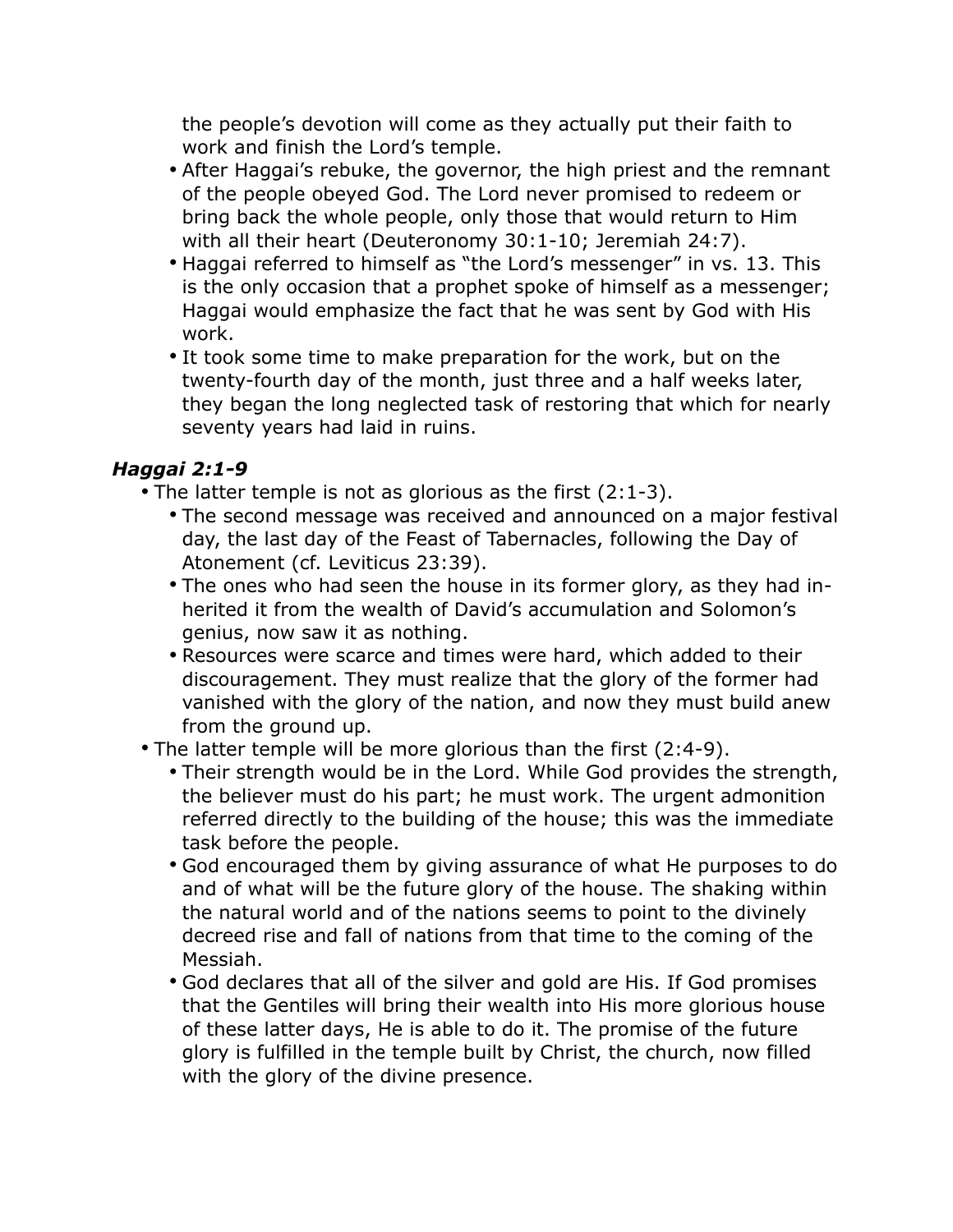#### *Haggai 2:10-19*

- The disobedience of the remnant (2:10-14).
	- Exactly three months after work on the house had begun, Haggai received his third message from God. Blessings from God in response to their zeal and labor had not been as the people had hoped.
	- Questions were directed to the priests because they were to distinguish between the clean and the unclean and were to teach the law to the people (Leviticus 10:8-10; Deuteronomy 17:8-13).
	- The prophet makes a practical application to the remnant, "So is this people, and so is this nation before me, saith the Lord." Although Israel represented both, one who would carry holy flesh in his garment, and yet was unclean by having touched the unclean, the prophet drops the first question to make an application of the answer to his second. They must first cleanse themselves of their defilement, and then they could expect His presence among them.
- The obedience of the remnant (2:15-19).
	- The prophet bids them to look back to the time before a stone was laid upon the foundation and then to the present. Throughout those years, when they should have found one amount, they found only half.
	- Haggai makes a second appeal and asks them to give serious consideration to what had happened to them during that time. All production and fruitfulness depends on God. However, everything will now will different.

### *Haggai 2:20-23*

- The future destruction of the nations (2:20-22).
	- On the same day that Haggai received and delivered his third message, a message of hope and assurance, God spoke a second time through him. This time the promise looks beyond the material blessings to the fulfillment of the spiritual hope in Zerubbabel, the head of the nation and a descendant of David.
	- God declared a complete overthrow of the heathen kingdoms, their thrones and all the implements of war upon which they depended. These will be destroyed as everyone is brought down by the sword. As is repeatedly brought out in the prophets, God uses one heathen nation to destroy another, and then raises a third to destroy the former.
- The future recognition of Zerubbabel (2:23).
	- Zerubbabel is a faithful and true servant of God, on whom God is pleased to bestow honor. The signet, or seal, was a ring or cylinder engraved with the owner's name or some design. It was used to make an impression of ownership or authorship on clay tablets or